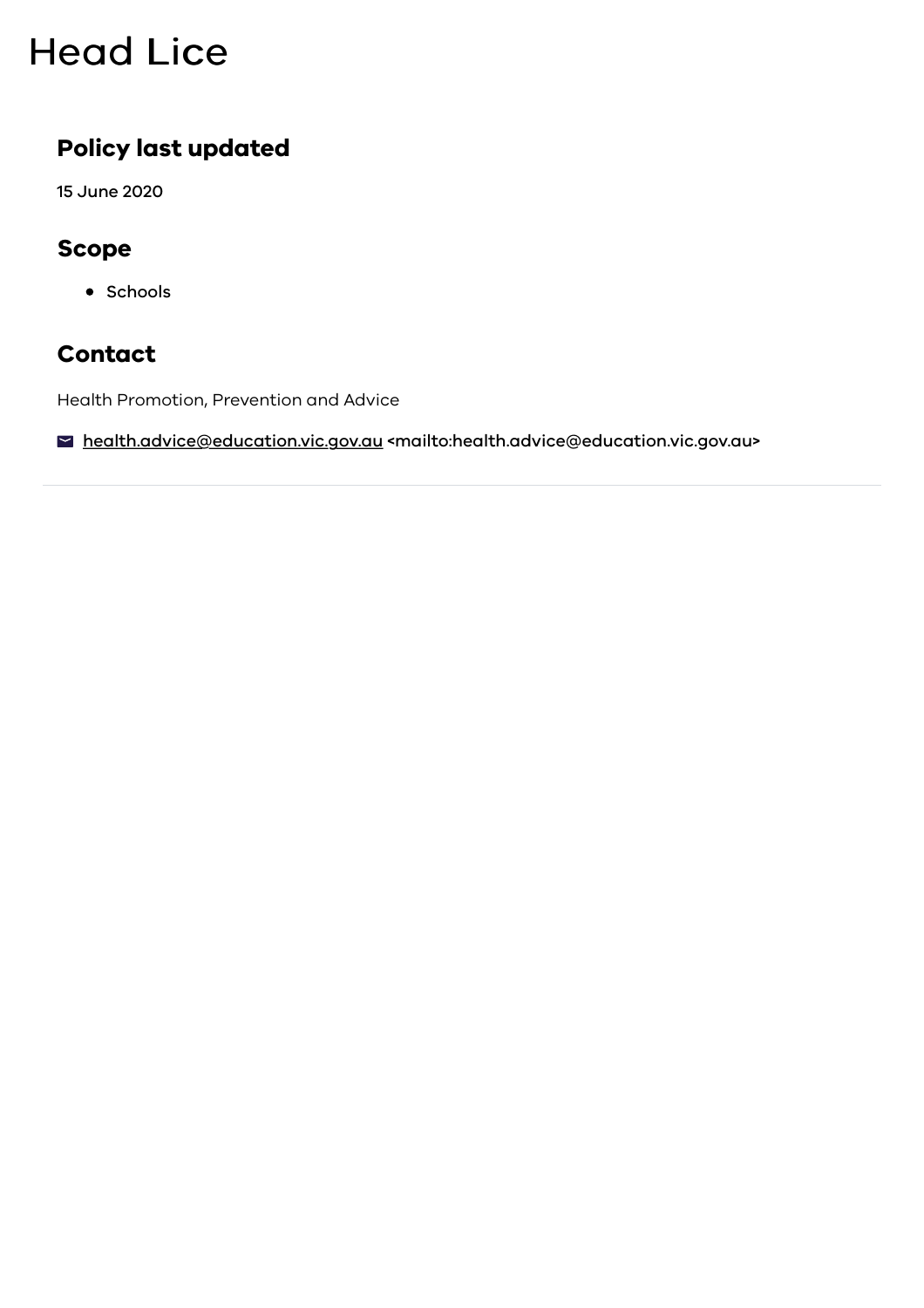**Date:** January 2020

### **On this page:**

Policy [<http://www2.education.vic.gov.au#policy>](#page-1-0)

Guidance [<http://www2.education.vic.gov.au#guidance>](#page-6-0)

Resources [<http://www2.education.vic.gov.au#resources>](#page-7-0)

# <span id="page-1-0"></span>**Policy**

## **Policy**

This policy sets out the requirements for schools to prevent and control the transmission of head lice.

## **Summary**

- Primary responsibility for the control of head lice lies with individuals, families and public health experts. However, schools can assist with controlling and preventing head lice.
- When a student is identified with live head lice, schools must provide the student with a note to take home **Z** <https://content.sdp.education.vic.gov-[.au/sites/default/files/2020-07/Head-lice-action-taken-template.docx> to](https://content.sdp.education.vic.gov.au/sites/default/files/2020-07/Head-lice-action-taken-template.docx) inform their parent/carer that their child has head lice and exclude the student from school until after treatment has commenced.
- Principals must alert parents or carers of an infestation  $\blacksquare$  <https://con[tent.sdp.education.vic.gov.au/sites/default/files/2020-07/head-lice-alert-no](https://content.sdp.education.vic.gov.au/sites/default/files/2020-07/head-lice-alert-notice-template.docx)tice-template.docx> and use discretion to avoid identifying individuals when informing the school community.
- Schools are not required to conduct visual head lice checks but in the event that they decide to, parental consent is required if the student is physically examined.

## **Details**

## **Control of head lice in schools**

Schools control the spread of head lice in 2 ways:

- 1. exclusion from school
- 2. visual head lice checks in schools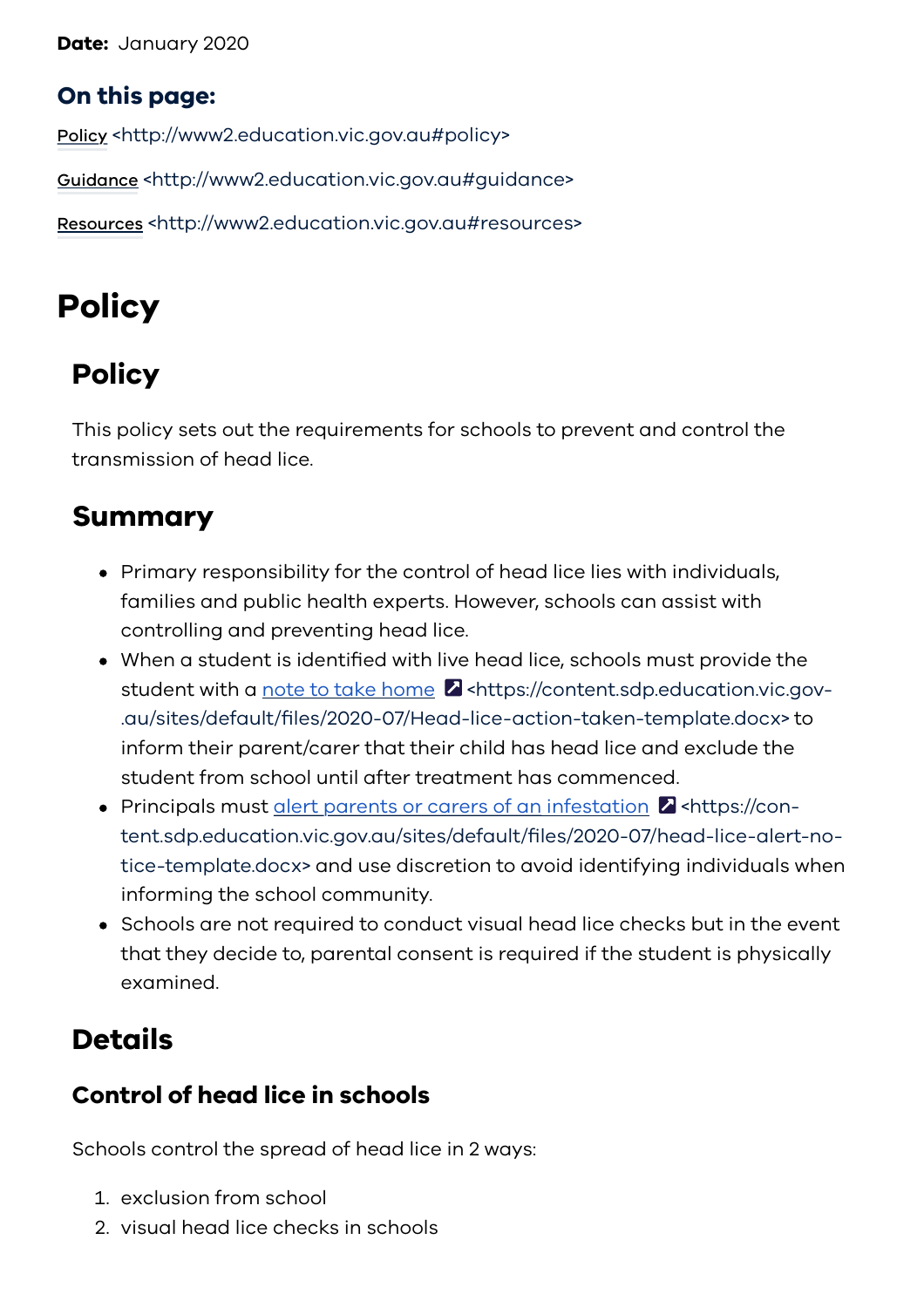#### **Exclusion from school**

When a student is identified with live head lice schools must:

- $\bullet$  At the end of the school day, provide the student with a note to take home  $\blacksquare$ [<https://content.sdp.education.vic.gov.au/sites/default/files/2020-07/Head](https://content.sdp.education.vic.gov.au/sites/default/files/2020-07/Head-lice-action-taken-template.docx)lice-action-taken-template.docx> to inform their parent/carer that their child may have head lice.
- Exclude the student from school until the day after treatment has commenced, as set out in the Public Health and Wellbeing Regulations 2019, [School Exclusion Table — refer to the health.vic website: School Exclusion](https://www2.health.vic.gov.au/public-health/infectious-diseases/school-exclusion/school-exclusion-table) Table **Z** <https://www2.health.vic.gov.au/public-health/infectious-diseases/school-exclusion/school-exclusion-table> .

Note 1: the principal has the overall responsibility to exclude a student from school

Note 2: the presence of eggs in the hair is not a cause for exclusion (only live head lice)

Note 3: there is no requirement for a general practitioner or local council to issue a clearance certificate in order for the child to return to school

Principals must:

- alert parents or carers of an infestation **Z** <https://content.sdp.educa[tion.vic.gov.au/sites/default/files/2020-07/head-lice-alert-notice-template.](https://content.sdp.education.vic.gov.au/sites/default/files/2020-07/head-lice-alert-notice-template.docx) docx> , particularly the parents of other students in the same class as the affected child or children
- use discretion to avoid identifying individuals when informing the school community about an infestation

Note: the Department of Health and Human Services indicates there are likely to be cases of head lice in most schools at any given time, so it is not advocated that the principal informs the whole school community each time head lice are detected.

#### **Visual head lice checks in schools**

There is no requirement for schools to undertake head lice inspection programs. However, if schools wish to do so, they can conduct checks via visual checks only without physical contact which:

do not require parent or carer consent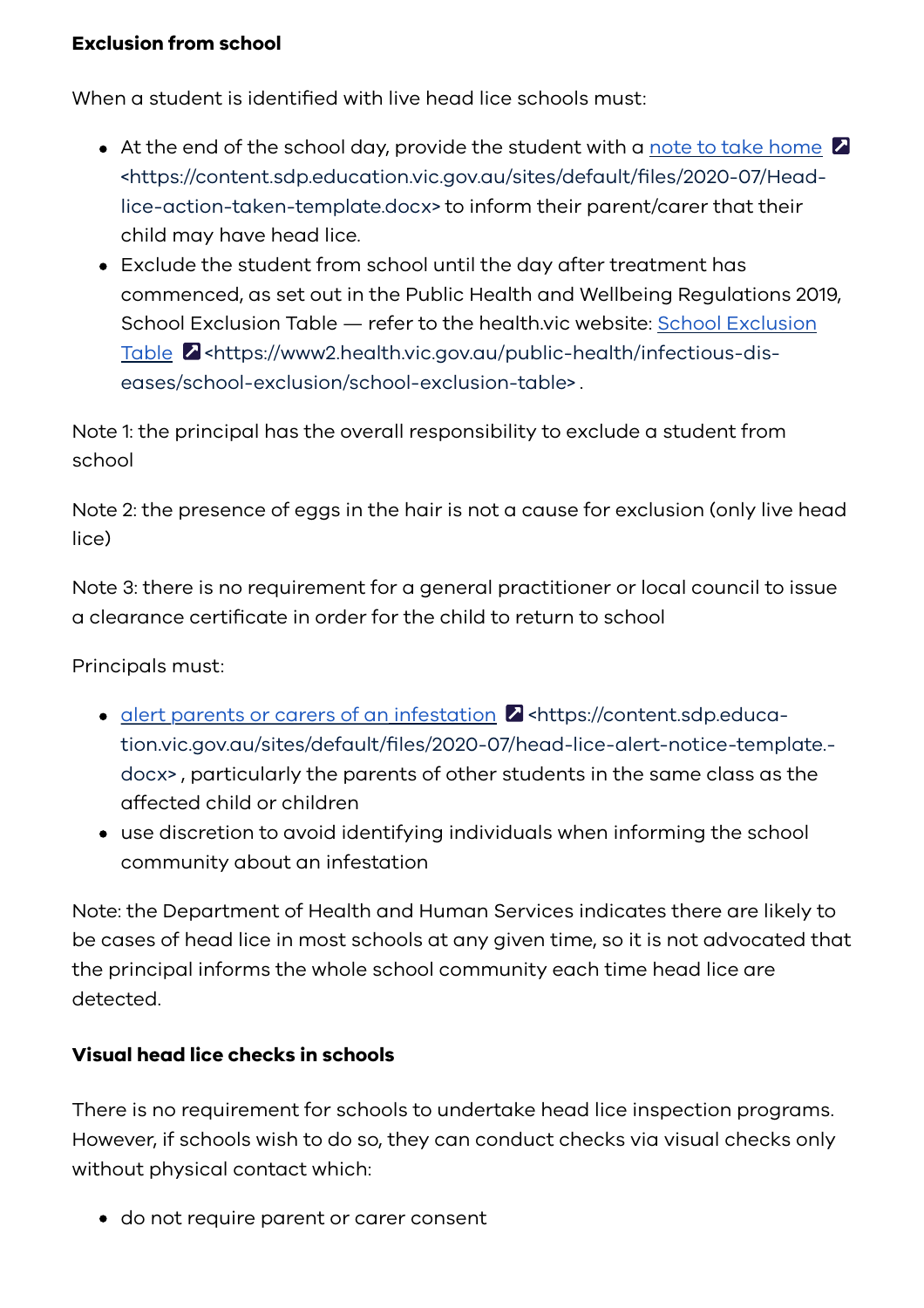• are made by people authorised by the principal, for example, classroom teachers

Head lice inspections involving the physical examination of a student:

- are made by people authorised by the principal for example, teacher
- require written parental consent **Z** <https://content.sdp.education.vic.gov-[.au/sites/default/files/2020-07/Head-lice-consent-form-template.docx> ,](https://content.sdp.education.vic.gov.au/sites/default/files/2020-07/Head-lice-consent-form-template.docx) usually obtained at enrolment

Parent or carer consent:

- should be obtained prior to commencing any physical examination of a student
- should be provided to parents/carers for completion as part of enrolment
- must be updated when guardianship or custody arrangements change for the student
- must be updated if parents/carers no longer wish to consent to inspections

## **Prevention of head lice in schools**

Although the responsibility for detecting and treating head lice rests with parents, it is important that practical advice and support be available.

Schools are encouraged to work collaboratively with parents and the broader school community to implement practices and procedures to prevent and minimise the impact of head lice outbreaks.

Strategies that schools can implement to prevent the transmission of head lice are listed below:

#### **Leadership and commitment**

It is considered best practice to:

- take a whole school approach to prevention of head lice, based on evidencebased information from the Department of Health and Human Services, refer to the Resources tab
- ensure the whole school community is aware of and understands this policy

#### **Healthy physical environment**

Head lice do not live or breed on furniture, carpets, clothes or soft toys and cannot be spread through sharing items of clothing, for example, hats.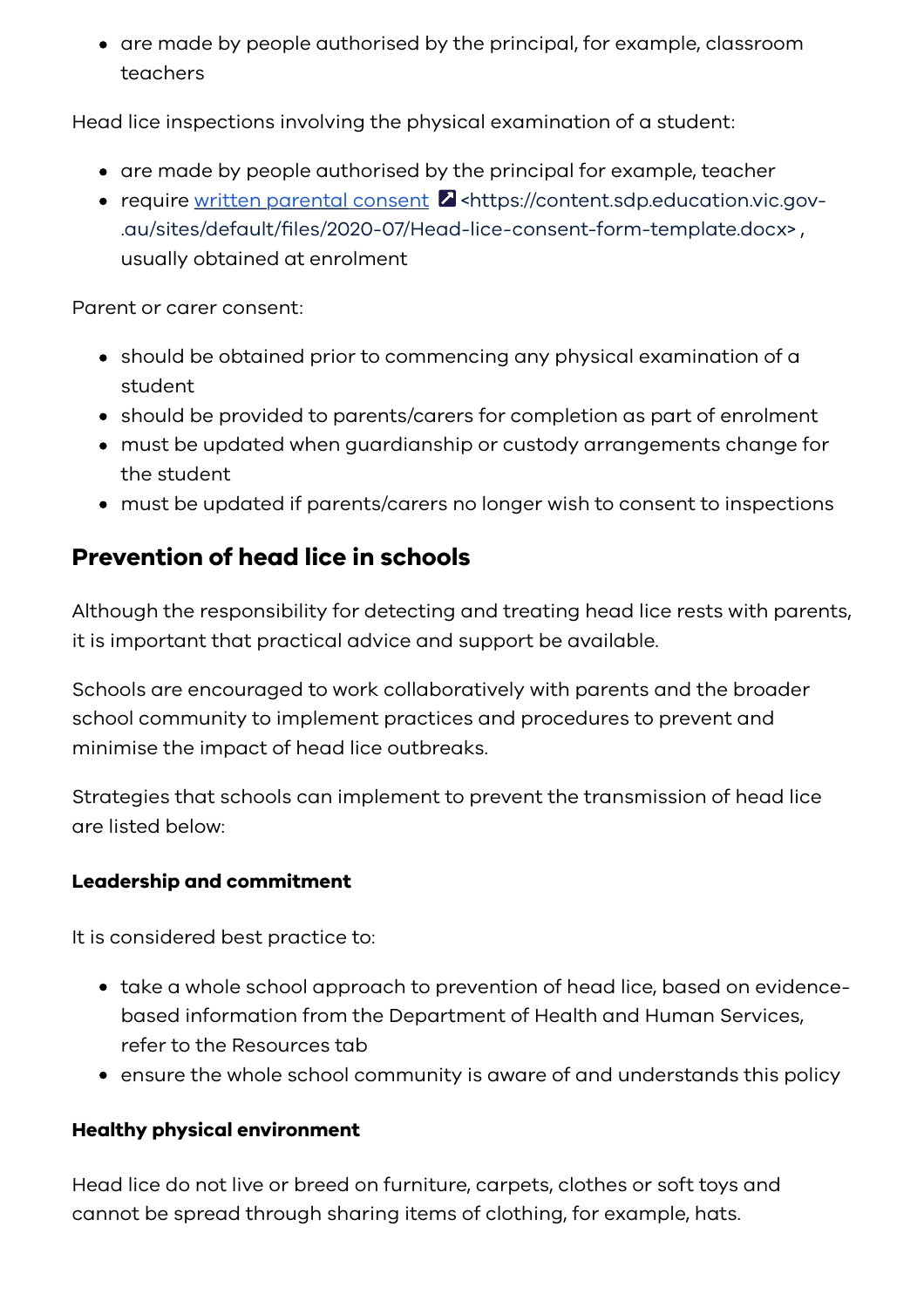However, it is best practice for schools to:

- encourage parents to tie their child's hair back if it is long; and
- implement learning activities that minimise head-to-head contact during head lice outbreaks

#### **Healthy culture**

Schools must:

- exercise sensitivity towards this issue, maintain student confidentiality and help reduce stigma (for example, provide a letter to all students involved in inspections, not just those found to have head lice)
- maintain a sympathetic attitude and avoid stigmatising or blaming families who are finding it hard to control head lice

#### **Student teaching and learning**

Schools could:

- incorporate learning activities focused on prevention of head lice into the curriculum
- encourage children to learn about head lice so as to help remove any stigma or bullying associated with the issue

#### **Support staff and educators**

It is best practice to:

- consider families, students and staff as key partners in developing and supporting lice prevention initiatives
- provide general information regarding head lice in the school prospectus, school newsletter or on the school website for parent reference

#### **Community partnerships**

Schools can:

- work with local health professionals, services and other organisations to increase their capacity to deliver and promote head lice prevention initiatives
- access community educational resources and support such as community health centres or local government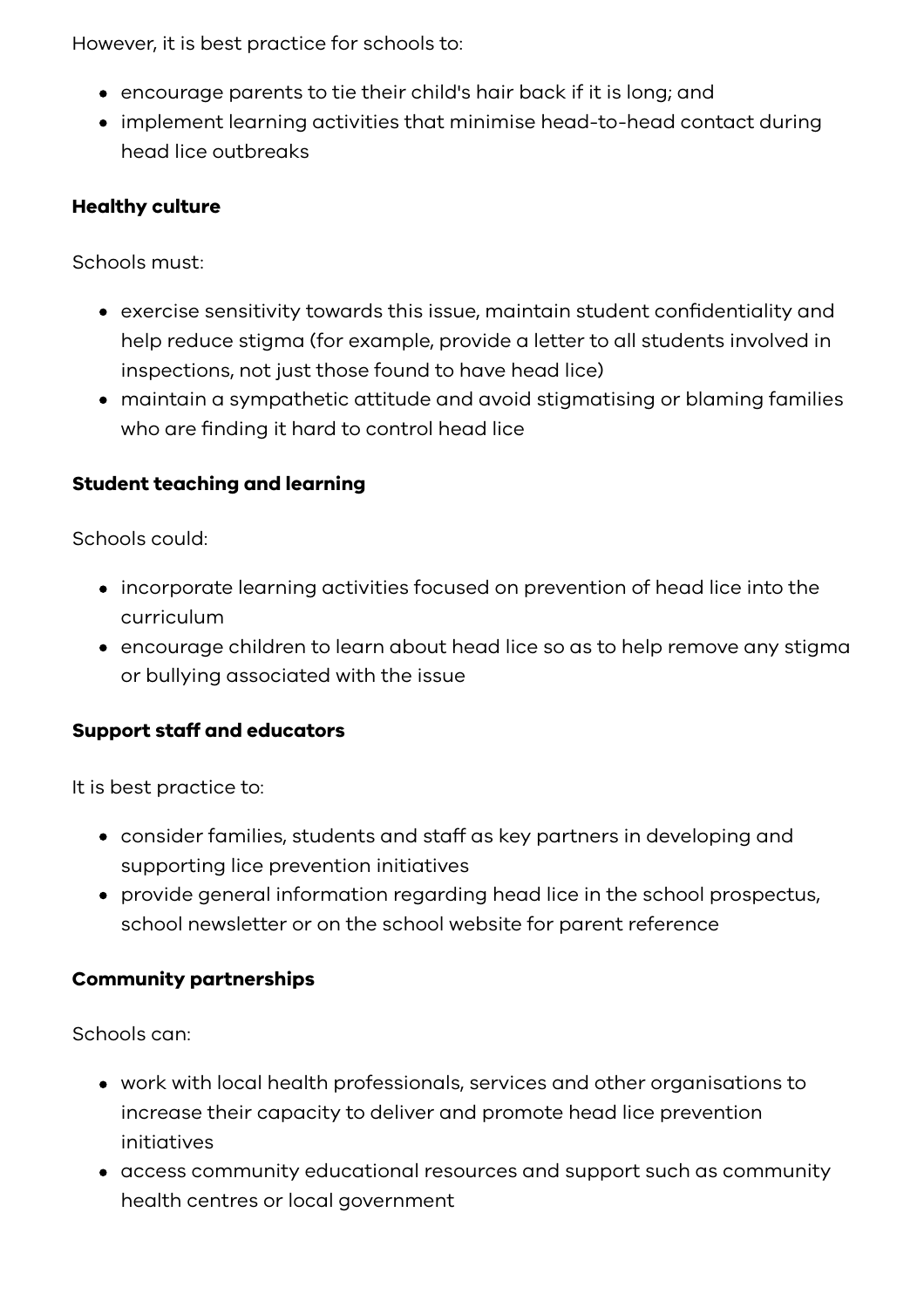### **Parent or carer detection and treatment responsibilities**

Parents and carers have the primary responsibility for the detection and treatment of head lice.

Responsibilities include:

- not sending their children to school with untreated head lice
- using safe treatment practices which do not place their child's health at risk
- regularly checking for lice or eggs in the hair of their child and other household members
- notifying the school if their child is affected and when treatment commenced

## **Definitions**

#### **Head lice Head lice**

Pediculosis or 'head lice' are small, wingless insects that live, breed and feed on the human scalp. They cannot transmit any infectious diseases. Direct contact is required for transmission from person to person, where head lice crawl from head to head.

## **Related policies**

• [Infectious Diseases <http://www2.education.vic.gov.au/pal/infectious](https://www2.education.vic.gov.au/pal/infectious-diseases/policy)diseases/policy>

## **Relevant legislation**

• Public Health and Wellbeing Regulations 2019 (Vic) 2 <https://www.leqisla[tion.vic.gov.au/in-force/statutory-rules/public-health-and-wellbeing-regula](https://www.legislation.vic.gov.au/in-force/statutory-rules/public-health-and-wellbeing-regulations-2019)tions-2019>

## **Contact**

Health Promotion, Prevention and Advice

[health.advice@education.vic.gov.au <mailto:health.advice@education.vic.gov.au>](mailto:health.advice@education.vic.gov.au)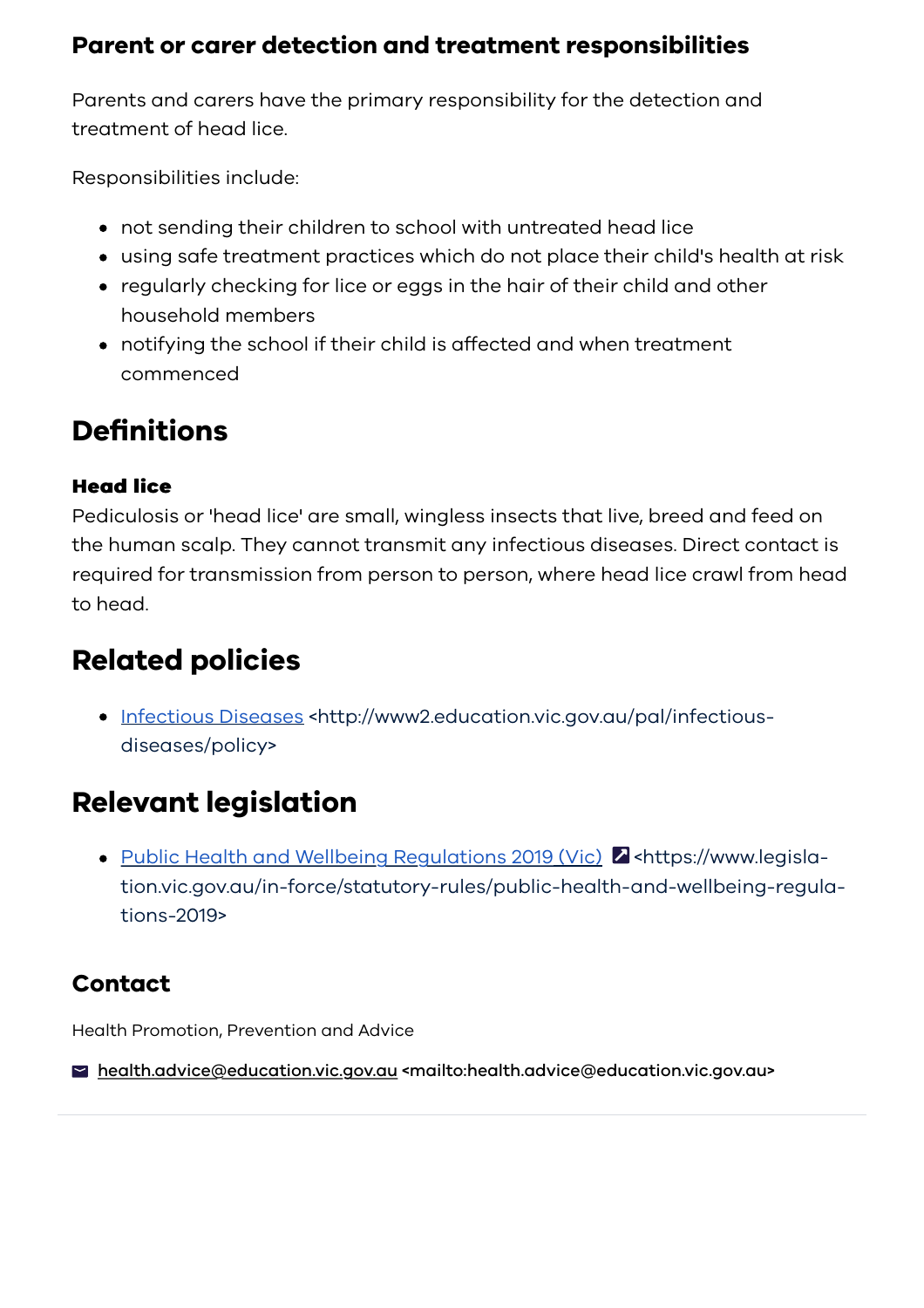# <span id="page-6-0"></span>**Guidance**

## **Guidance**

There is no further guidance for this topic. For more information, refer to Resources tab.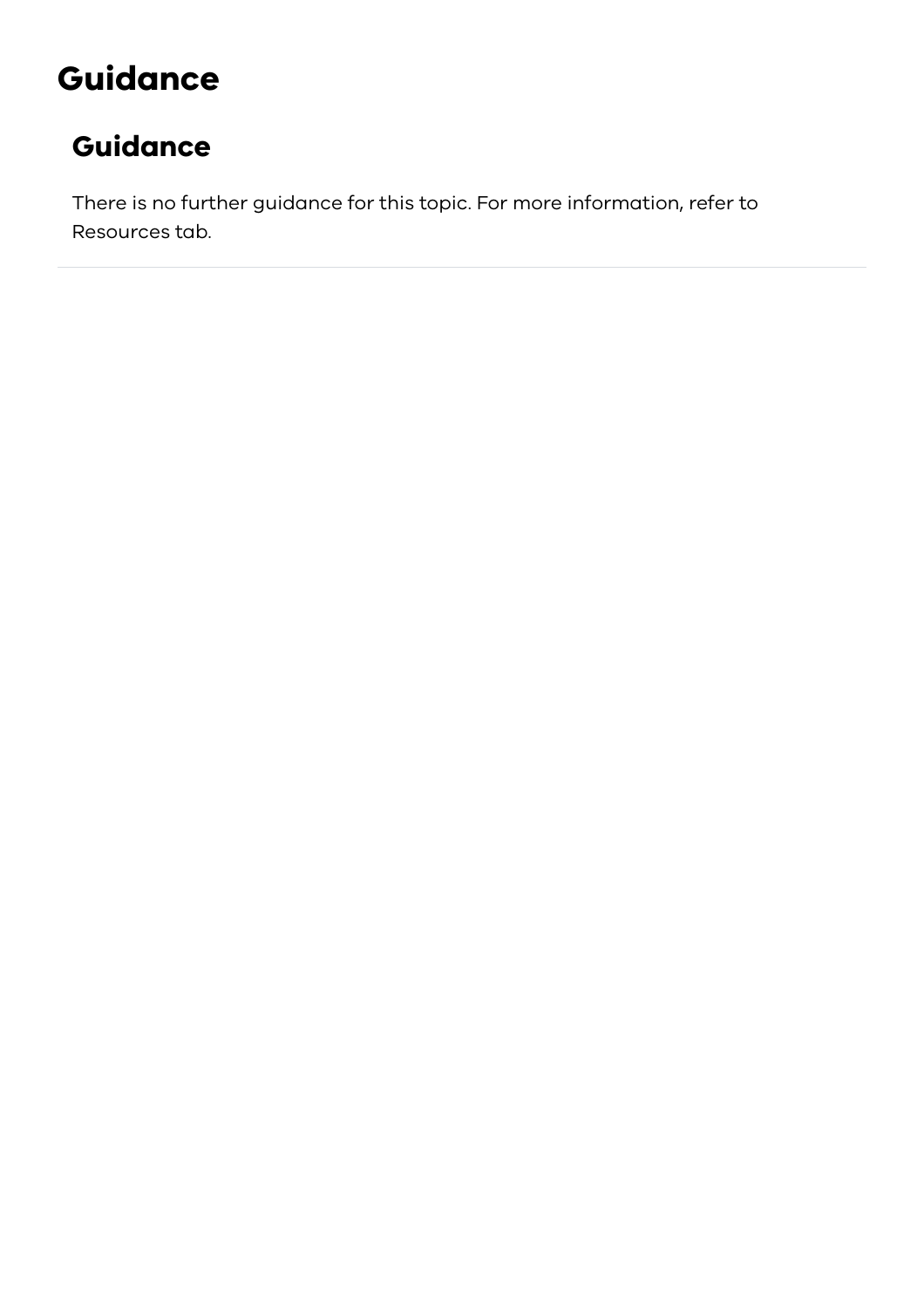## <span id="page-7-0"></span>**Resources**

## **Resources**

### **Templates and forms**

- Head Lice Management Consent Forms **Z** <https://content.sdp.educa[tion.vic.gov.au/sites/default/files/2020-07/Head-lice-consent-form](https://content.sdp.education.vic.gov.au/sites/default/files/2020-07/Head-lice-consent-form-template.docx)template.docx>
- Head Lice Management Alert Notice 2 <https://content.sdp.education.vic.[gov.au/sites/default/files/2020-07/head-lice-alert-notice-template.docx>](https://content.sdp.education.vic.gov.au/sites/default/files/2020-07/head-lice-alert-notice-template.docx)
- Head Lice Management Action Taken Form **Z** <https://content.sdp.educa[tion.vic.gov.au/sites/default/files/2020-07/Head-lice-action-taken](https://content.sdp.education.vic.gov.au/sites/default/files/2020-07/Head-lice-action-taken-template.docx)template.docx>

### **Department of Health & Human Resources (Victoria)**

 $\bullet$  School exclusion table  $\blacksquare$  <https://www2.health.vic.gov.au/public-health/in[fectious-diseases/school-exclusion/school-exclusion-table> — outlines the](https://www2.health.vic.gov.au/public-health/infectious-diseases/school-exclusion/school-exclusion-table) minimum exclusion periods that schools must adhere to for infectious diseases cases, including head lice.

### **Other helpful websites**

Better Health Channel: Head lice 2 <https://www.betterhealth.vic.gov-[.au/health/conditionsandtreatments/head-lice-nits> — contains facts](https://www.betterhealth.vic.gov.au/health/conditionsandtreatments/head-lice-nits) about head lice and outlines treatment options, prevention strategies and where to go to get help.